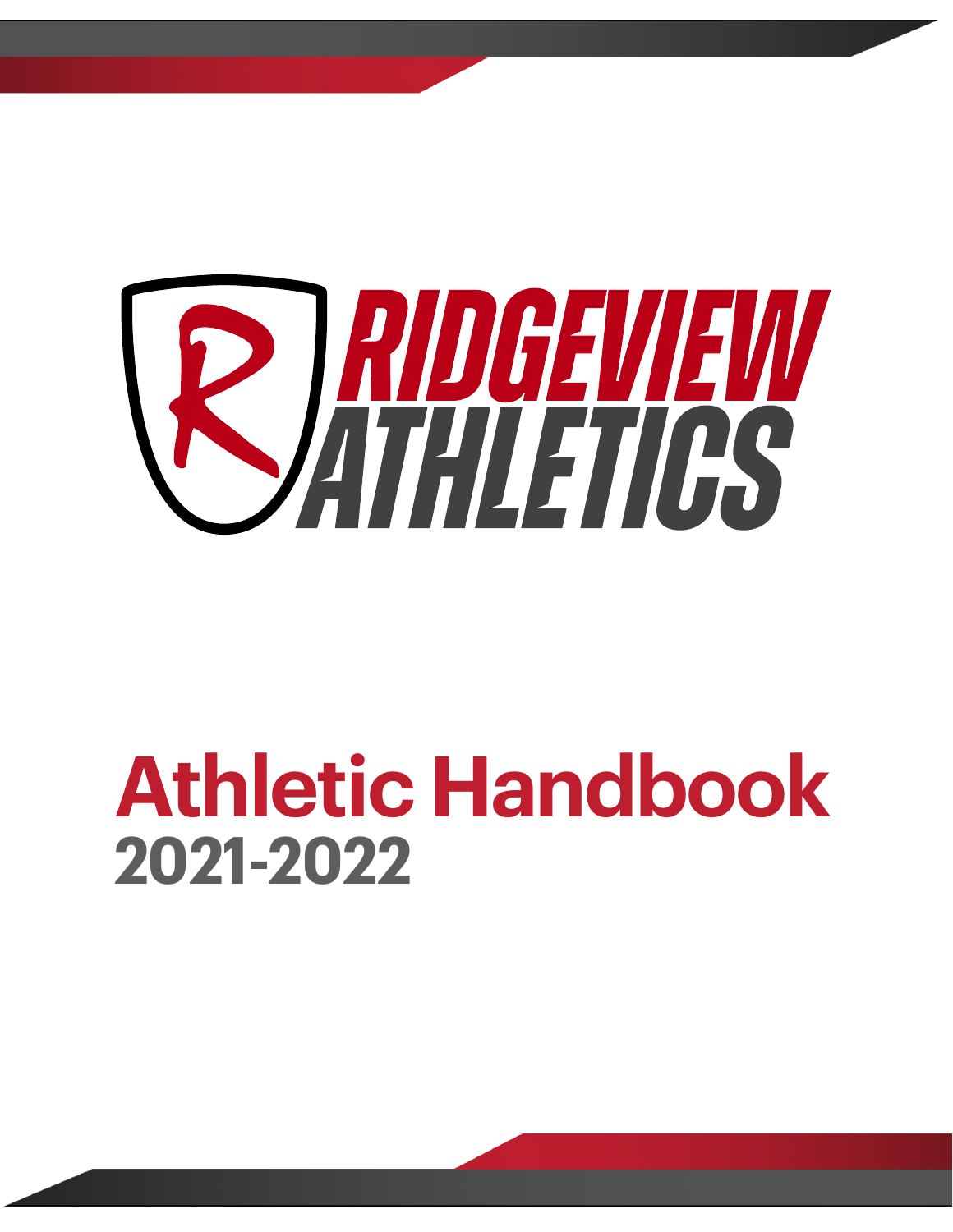# FUR HIS GLURYR **RIDGEVIEW ATHLETICS**

## *For His Glory*

The purpose of Ridgeview Athletics is to extend and enhance the mission of Ridgeview Christian School in the lives of student athletes. If a Biblical Worldview is not being lived out, what good is it? We see the court or field, the locker rooms and busses as a tremendous laboratory for living out a Biblical Worldview in their minds, hearts, and bodies.

For His Glory is not just a motto, it is our purpose and our mission. It tells us how all of this started and where we are going. Our vision for each student athlete is to become a more devoted followe r of Jesus through their experiences on our teams. This happens in the coaching and mentoring from our coaches, in the discipline instilled in practices and games, in the teamwork necessary to be successful, and the camaraderie with their teammates.

Let's not be fooled, we are not perfect in any of these areas. Our leadership, coaches, students, and parents will make mistakes. Ridgeview Athletics in an opportunity to learn from mistakes and to continue on For His Glory.

We are not a "win at all costs" program. We are a "For His Glory" at all costs program. We will strive for excellence in all that we do. We will also strive for integrity in all that we do. We cannot control what other teams bring to the table each game in terms of players, resources, etc. All we can do is be as prepared as possible as individuals, as a team, and as a program for each game.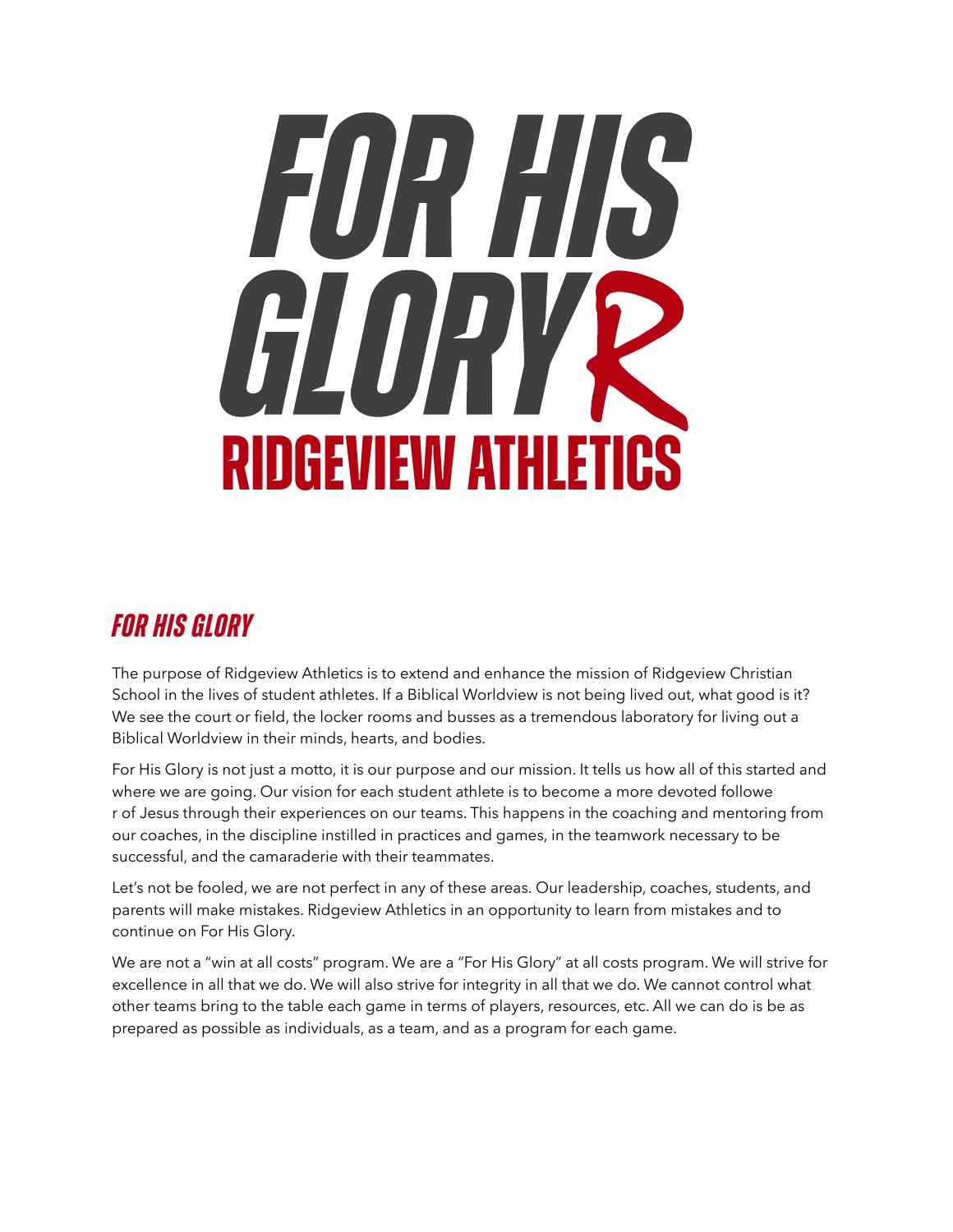## *PLAYER ELIGIBILITY*

Organized athletics are scheduled for students in grades 5-12. Ridgeview places academics ahead of athletics in importance for our students. Eligibility to participate in inter-scholastic athletic activities requires a student to meet the eligibility requirements as described below.

#### **Athletic eligibility will be determined based on an Academic Check at the following times:**

- The Friday before the week of the first game of the season
- 2 weeks before playoffs begin
- When a report card is administered during a season

\*Fall sports eligibility will be based on the 4th quarter report card of the previous year.

**An Academic Check requires an athlete to:**

#### **- Have a current GPA of 2.0**

#### **- AND no Failing Grade in any Subject**

#### **Students failing to meet these requirements during an Academic Check will be placed on Academic Probation for the remainder of the season:**

**Academic Probation:** A student on Academic Probation will be ineligible for the next week to play in any games or travel to away games, but should continue to practice with the team (unless the coach or principal excuses him/her) and attend home games. Grades checks will occur weekly.

**If a student athlete has one failing grade but still maintains a 2.0** at an Academic Check, he/she may play but will not be allowed to start. The student has two weeks to pull up the grade, or they will be put on Academic Probation

**If a student athlete has more than one failing grade** at an Academic Check, he/she will be placed on Academic Probation.

If a student falls below the established grade requirements during an Academic Check, he/she will be placed on Academic Probation and will not be allowed to participate in sports the following week. He/ she will remain on probation through the rest of that sports season, and his/her grades will be evaluated weekly to determine eligibility for the next week. After a season is over, the probation will be lifted, and eligibility for the new sports season will be established based on the same criteria as stated above.

## *PLAYER PARTICIPATION*

The responsibility for choosing each team is left up to the coach and his/her staff in conjunction with the Athletic Director. Players must recognize the commitment level that will be needed to participate in the school athletic program. Trips, work schedules, and outside activities must be scheduled carefully. A commitment to a team requires time. **An athlete on a school team is**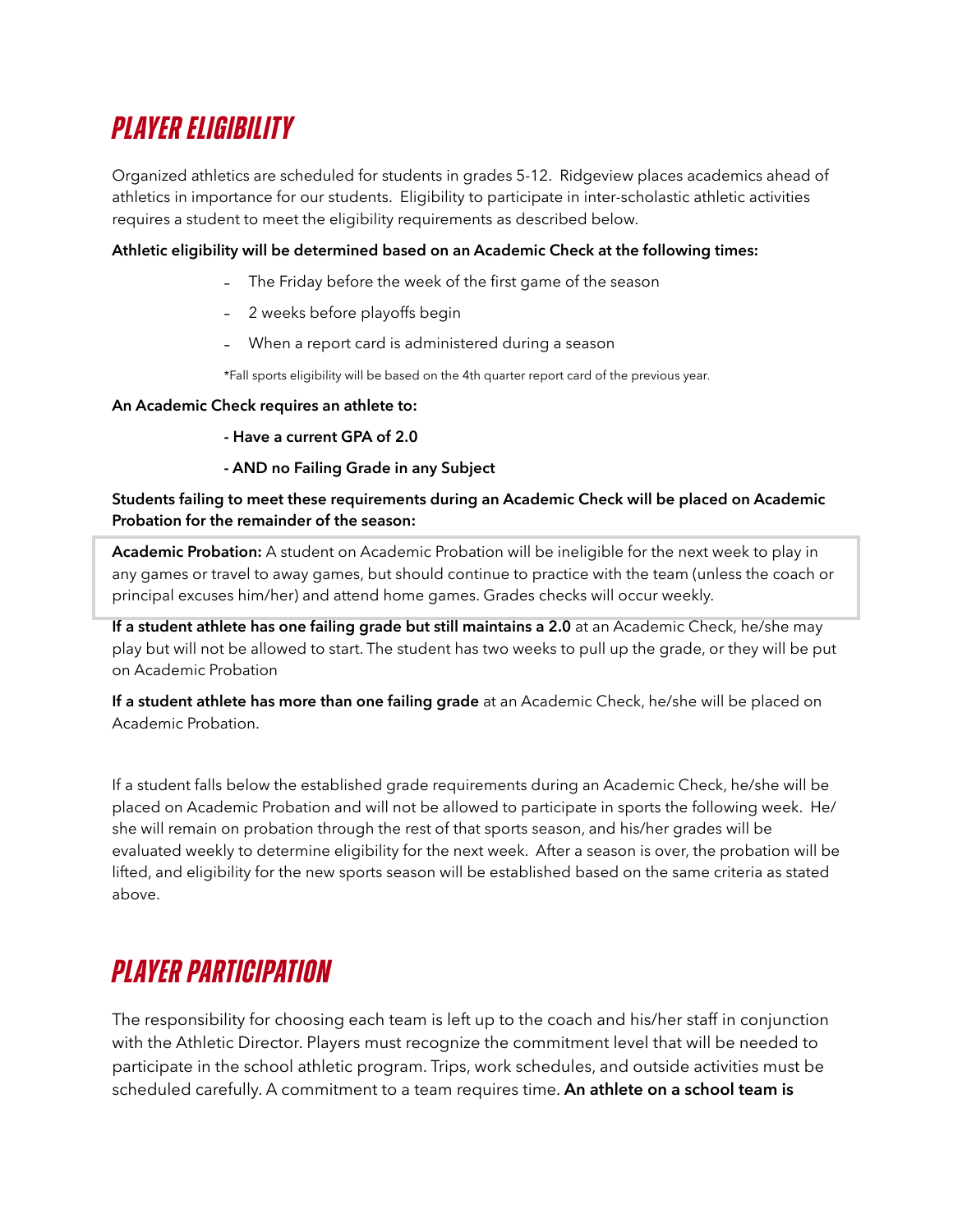#### **agreeing to make the commitment to be prepared and participate in each practice throughout the season and to keep absences from practices and games minimal.**

The philosophy around playing time changes between the different levels of teams. Middle school teams will have a more distributed amount of playing time because the focus is on developing the players. The varsity teams will have less distribution of playing time as the focus is on the overall development of the team. Junior varsity teams will be a transition between these two mindsets. Playing time is not guaranteed, especially as we get closer to tournaments.

 Our athletic conference, VACA, stipulates a certain amount of homeschool students who may participate on each team. This number is different among different sports. Any homeschool student participating in Ridgeview Athletics, is expected to understand that they are an equal representative of our Lord and our school as any of the others teammates. At the same time, once a homeschool student is on a team, they are a full fledged member with all of the same expectations and benefits for that season. Whether a player is a homeschooler or not should never be considered in the amount of playing time they receive.

## *PARENT PARTICIPATION: Concessions*

Parents of athletes participating in volleyball, soccer, basketball, and cheerleading are required to help in the operation of the concession stand. If your child is involved in any of these sports, you must work a minimum of:

- two times in the concession stand during the season
- and one time during any tournament we are hosting.

Time slots will be available so you can schedule a time outside of your child's game time.

## *COACH/TEAM RULES*

Each coach establishes their team rules. These rules will be communicated to the team at the start of the season. They may also outline the consequences for an athlete who breaks a rule. These rules would include, but are not limited to practice attendance, being late to practice and games, attitude, or care of uniforms.

## *CHURCH ATTENDANCE*

We at RCS feel a student's spiritual success is the most important goal we are trying to achieve. To play sports at RCS, all athletes must attend a Bible-believing church service. We encourage all players to attend church as often as possible.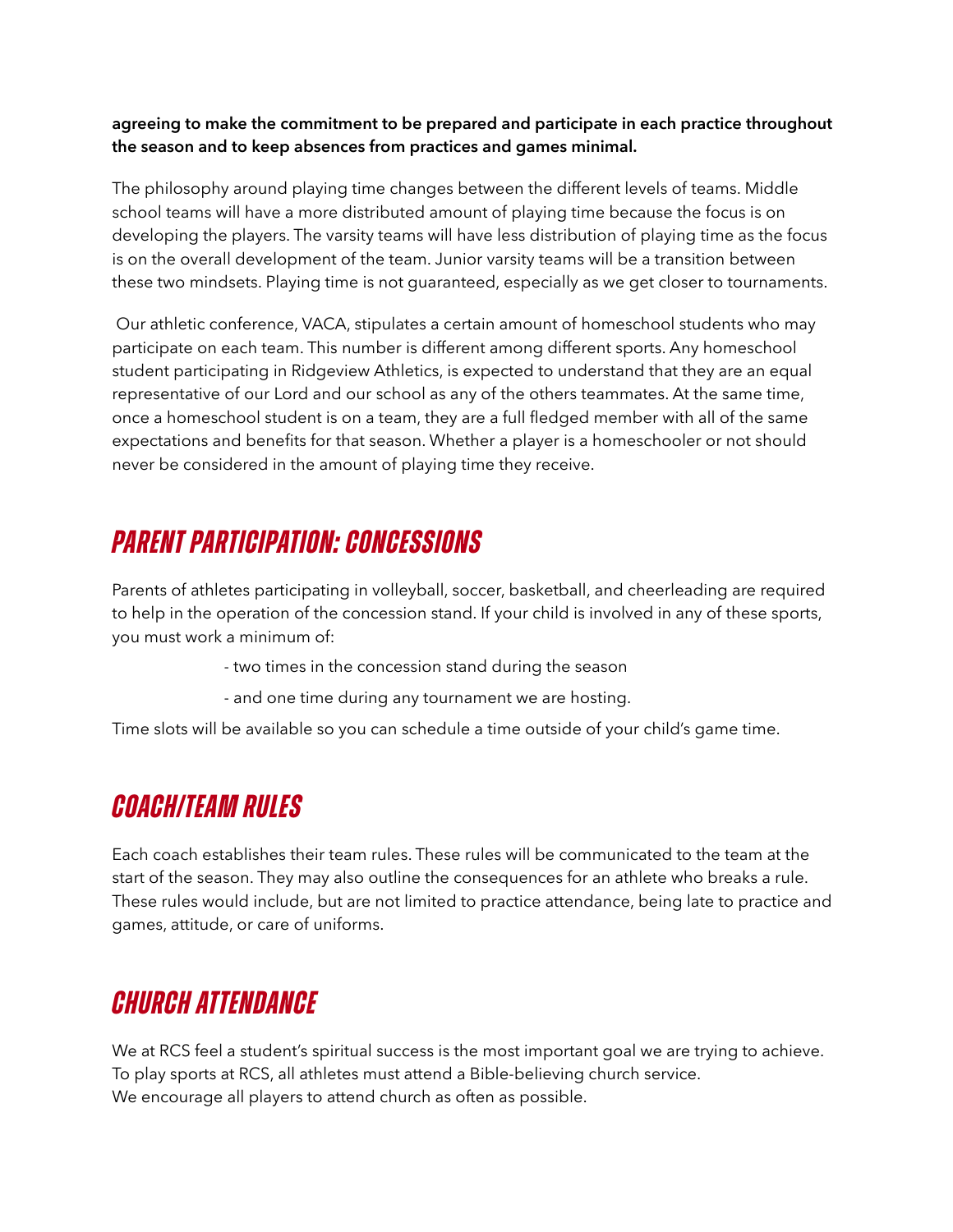## *ATHLETIC DEPARTMENT CHAIN OF COMMAND*

As Athletic Director, Mr. Pettway oversees the entire athletic program. He works with the Principal to provide a quality program. Each coach reports to the Athletic Director.

Questions or concerns about a specific team should be first addressed to the appropriate coach. If your questions are not sufficiently addressed, feel free to contact the Athletic Director.

Parents are strongly encouraged to support the decisions of the coach. While you may not agree with every decision of a coach, how and when you express your feelings may have a negative effect on your child and on the team. The time immediately following a game is an emotional time, so please refrain from approaching a coach with issues at that time. Pressing issues on game day should be directed to the Athletic Director.

Both parenting and coaching are difficult tasks. Parents and coaches must have an understanding of the expectations and philosophies of one another. Clear communication is important.

#### **Communication you should expect from the coach:**

- 1. Expectations the coach has for the team members.
- 2. Locations and times of all games and practices.
- 3. Return times for all away games.
- 4. Team requirements.
- 5. Procedure to follow for injuries.
- 6. Discipline that would effect playing time.

#### **Communication coaches expect from players/parents:**

- 1. Notification of any schedule conflicts well in advance.
- 2. Specific questions in regard to a coach's philosophy and/or expectations.

#### **Appropriate issues to discuss with a coach:**

- 1. The treatment of your child: mentally and physically
- 2. Ways to help your child improve
- 3. Concerns about your child's behavior

#### **Issues not appropriate to discuss with a coach:**

- 1. Playing time
- 2. Team strategy
- 3. Play calling
- 4. Other student-athletes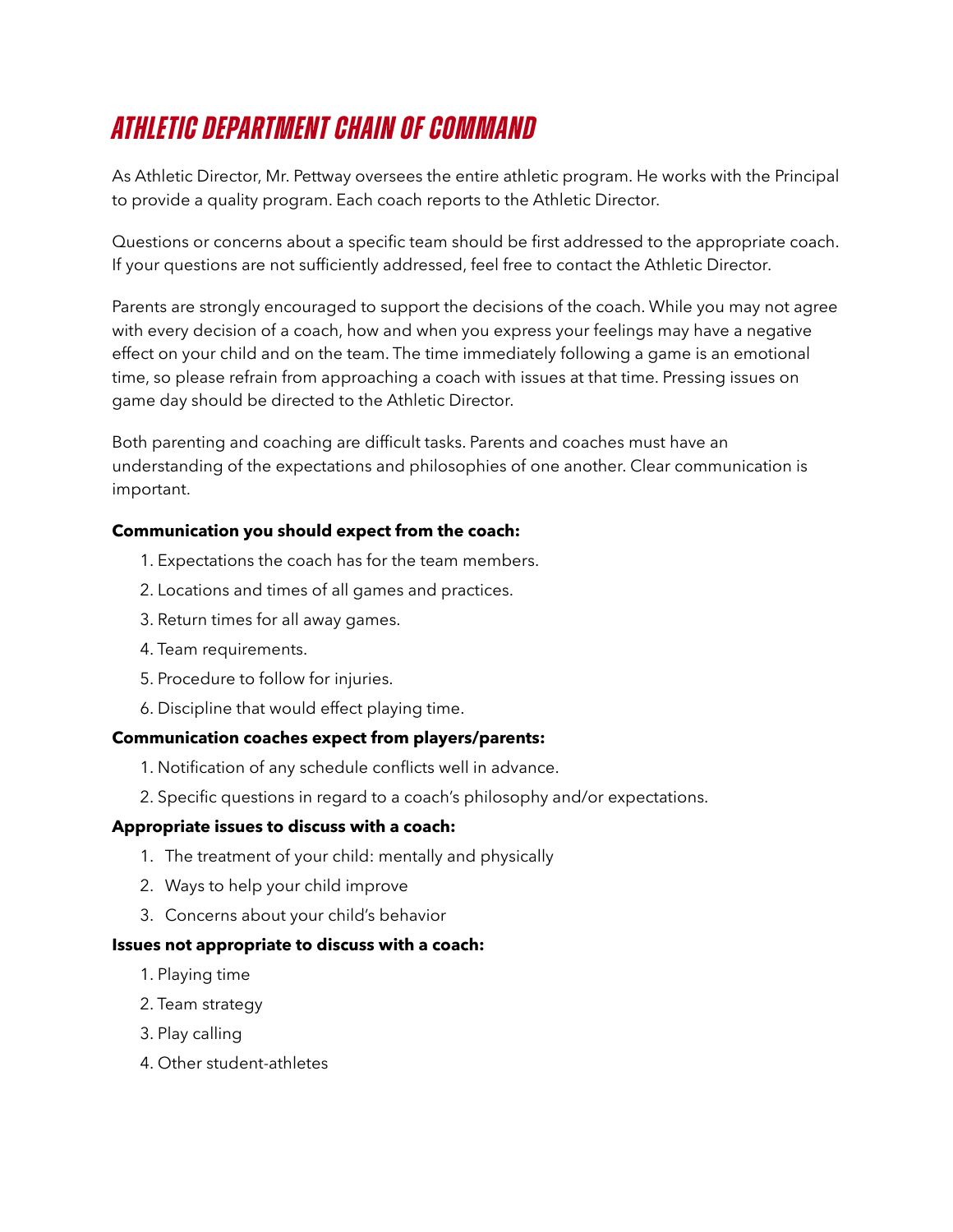## *Communications*

Good communication is key to a successful athletic program. We want our communication to be clear, timely, and appropriate. Ridgeview uses the Remind App as the primary communication tool for coaches, players (age 13+), and parents. The Remind App was created to be a safe tool for schools to use to facilitate communication between adult staff and volunteers and minors. It does this by providing accountability to school administration.

**The Remind App is the only electronic communication between coaches and players.** If you or your student needs to communicate with a coach, please only do so through Remind. Instructions and Team Codes for the Remind App can be found at:

#### **REMIND APP: ridgeviewchristian.com/team-communications**

## *GAME ELIGIBILITY & ATTENDANCE*

Attendance to at least half of the student's regular class time is required in order to be eligible to play in that day's game. The only exceptions to these are:

- a) Doctor or dentist appointment
- b) Funeral of relative

Students demonstrating patterns of tardiness on game days or the morning after games will be treated on a case-by-case basis.

## *TRAVEL/BUS TRIPS*

During all sports seasons RCS will provide transportation to away games.

- EVERY athlete is required to ride on the team bus to the game.
- Athletes may only be released to their parents after a game.
- If their parent is not present, they MUST ride the bus home.

Since practices are after school activities, RCS will not monitor traveling to practices that are off campus. Transportation will be provided to students who need it.

For all Travel policies, away games in the Staunton area (Grace, Blue Ridge @ VSDB, etc.), are treated with the same policies as home games.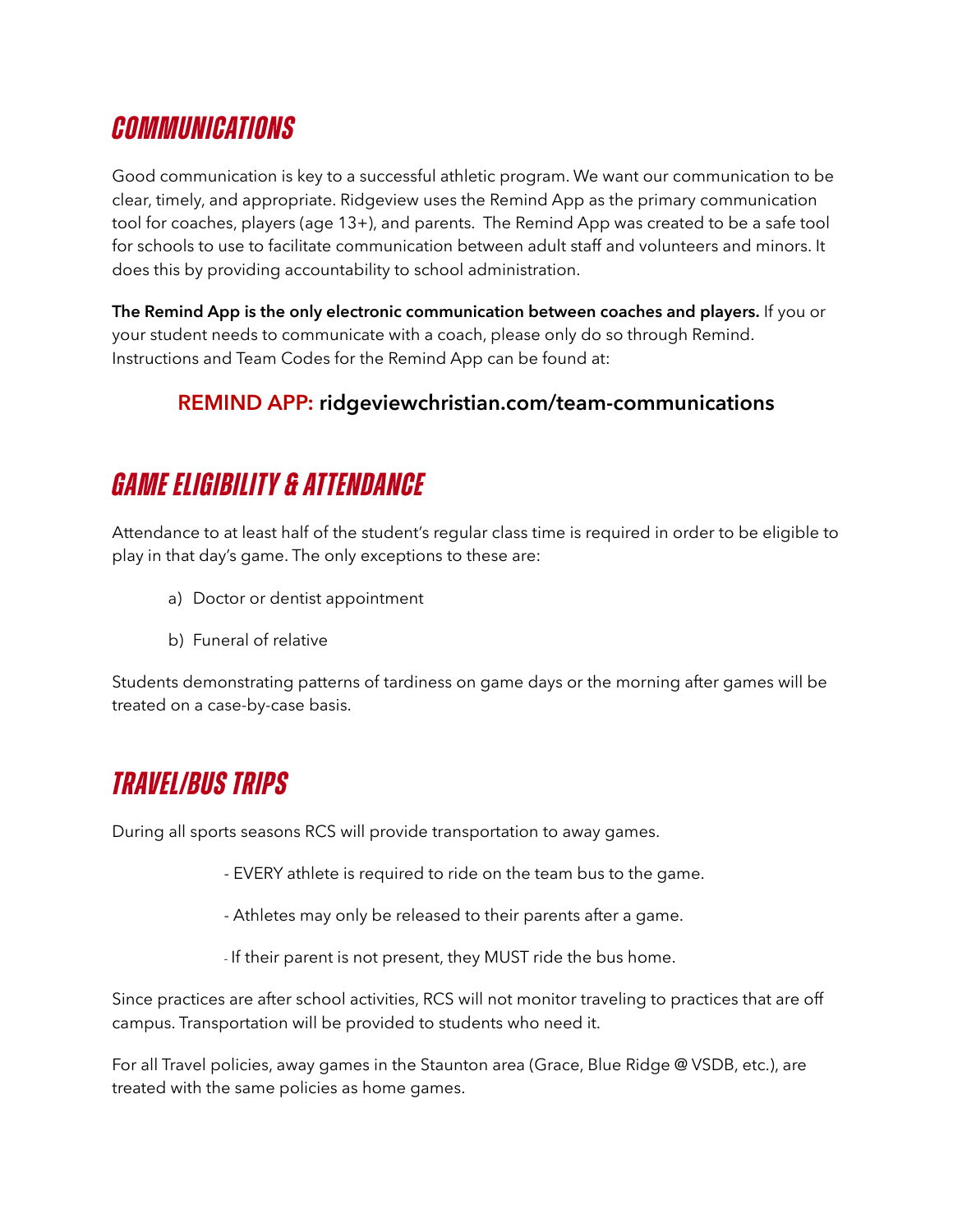## *DRESS CODE*

Athletes will be issued team uniforms. The uniforms will remain the property of RCS. The uniforms are to be worn only for the athletic contest. This includes: jerseys, shorts, warm-ups, jackets, and shooting shirts. Care should be taken when laundering the uniforms. Uniforms that are lost, stolen, damaged, or have unusual wear may need to be replaced by the athlete. Cost will be determined by the age of the article. Uniforms are not to be worn to school.

Players are expected to adhere to the school's Athletic Practice Dress in the Student Handbook:

#### **Guys:**

- **Tops** Must be worn at all times
- **Shorts Must be worn at the waist**
- Appropriate footwear and sport-specific equipment is required

#### **Girls:**

- **Tops** Shirt sleeves must be at least 1 3/4 inches wide; neck and armholes may not be big or loose
- **- Shorts**
	- If in co-ed situation Shorts must be no higher than two inches above the knee as determined from the teacher's or volunteer's perspective
	- If in closed practice Shorts must be no higher than mid-thigh
		- mid-thigh is defined as the mid point between the top of your knee and the top of your inseam)
	- RCS issued uniform shorts may not be rolled up above the knee

All players must adhere to school dress code on game days. Coaches may request a special dress attire during certain sports seasons.

## *PRACTICE POLICY*

It is understood that an important aspect of athletics is practice. Teams may practice after school each day except Wednesdays. Occasional Wednesday practices are permitted and may not last more than one hour.

Regular practices may not last more than 2 hours per day. Additional time is permitted during summer preseason workouts. Coaches have the right to practice on Saturdays and during vacation time. Care will be given by coaches not to be extreme in practice time. It is understood that fall sports teams will begin practices prior to the beginning of school and a student may be required to adjust summer job schedules or vacation times.

Summer practice schedules should be distributed by coaches well in advance.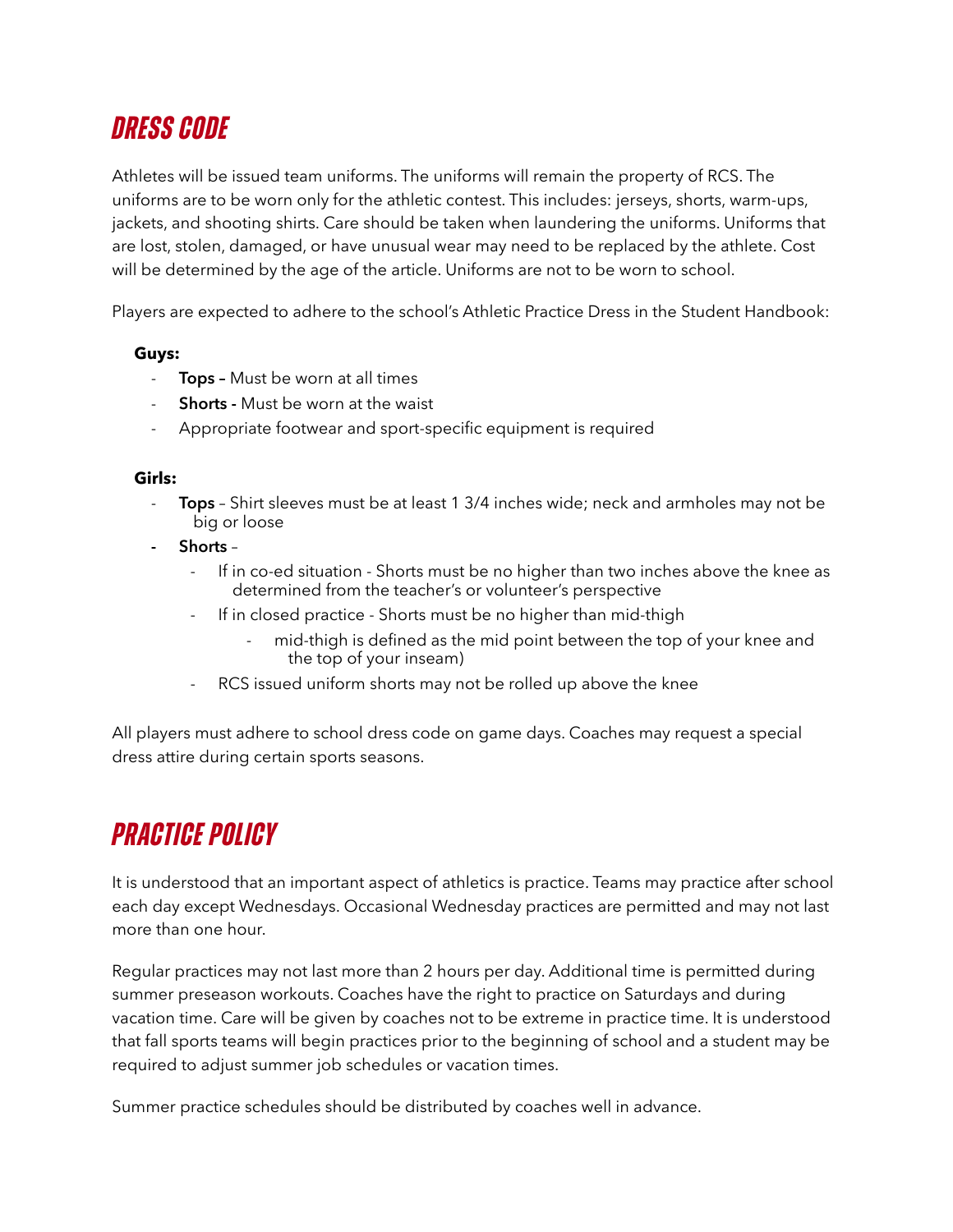Coaches spend a tremendous amount of time away from their families during the season. Forcing a coach to wait in the building for parents long after a practice is finished is unfair to the coach. It is imperative that athletes are picked up promptly at the end of practice.

## *SPORTSMANSHIP STANDARDS*

The Apostle Paul stated in I Corinthians 10:31, "Whether therefore ye eat or drink or whatsoever ye do, do all to the glory of God." Athletics can be used to develop many positive qualities in athletes, parents, and spectators. We must maintain a Christ-like testimony while in the midst of competition.

The following guidelines have been developed to help us maintain a godly walk and testimony:

#### **For the coach...**

- 1. Exemplify godly character, behavior, and leadership at all times.
- 2. Respect the integrity and personality of the individual athletes.
- 3. Abide by and teach the rules of the game in letter and in spirit.
- 4. Display modesty in victory and graciousness in defeat.
- 5. Respect the integrity, judgment, and authority of the officials. Show respect to the officials.

#### **For the Athlete...**

- 1. Accept the responsibility of representing Ridgeview Christian School.
- 2. Treat opponents and teammates with self-control and respect.
- 3. Avoid actions and words that demean or taunt opponents.
- 4. Display modesty in victory and graciousness in defeat.
- 5. Respect with integrity and judgment of the officials.
- 6. Shake hands with opponents after the game. Treat the competition as a game, not a battle.

#### **For the Spectators...**

- 1. Remember that you are at an athletic contest involving school students. They are not adults or professionals.
- 2. Show respect for opposing players, coaches, spectators, and cheerleaders.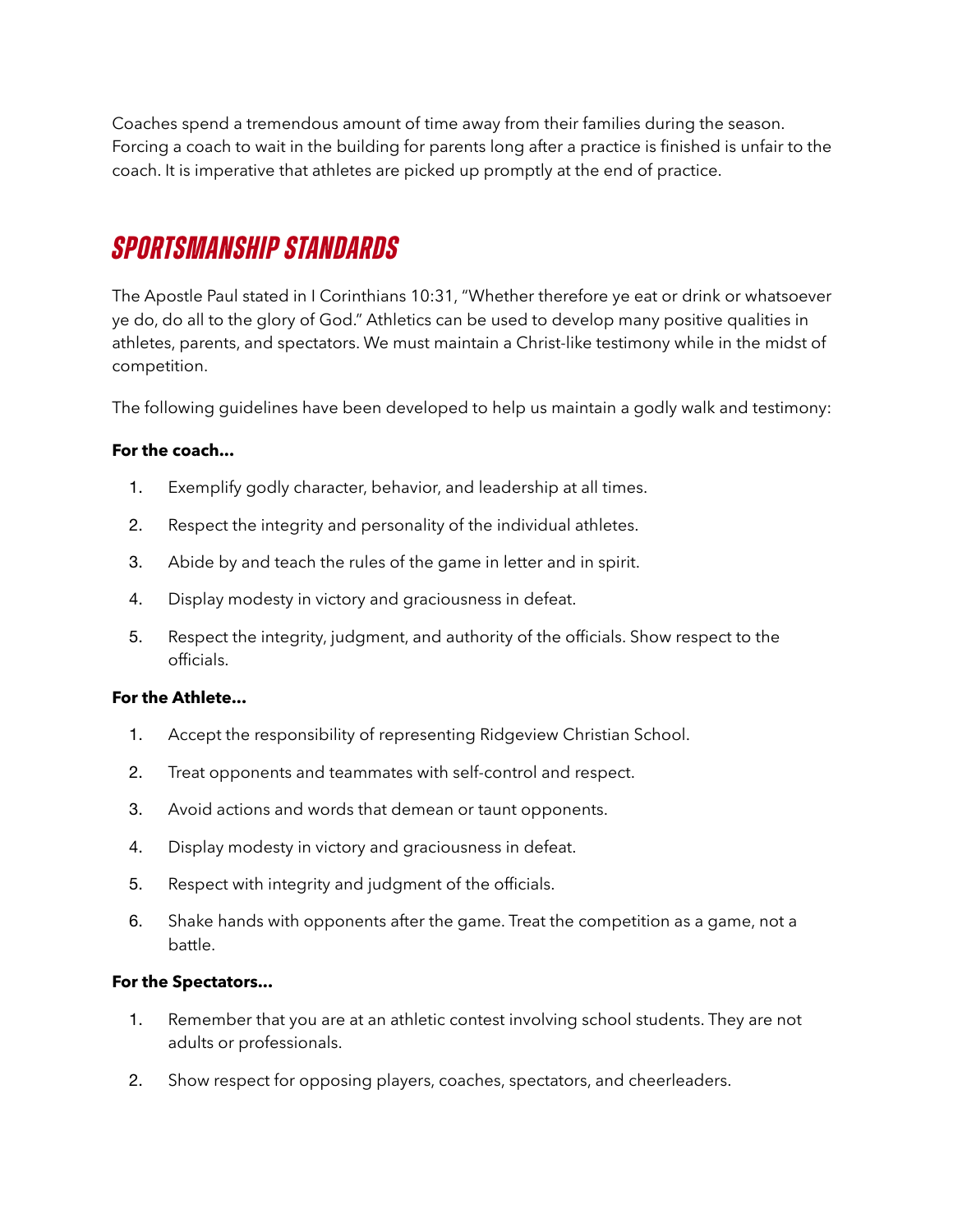- 3. Respect the integrity, judgment, and authority of the officials.
- 4. Avoid personal contact with the officials.
- 5. Avoid booing, taunting, and sarcastic and personal comments directed at opposing players and referees. \*(Failure to comply with #4 and #5 may result in the restriction of attendance from future athletic competition.)
- 6. Recognize and show appreciation for an outstanding play by either team.
- 7. Refrain from yelling or waving objects at inappropriate times during the contest. i.e. foul shots.
- 8. Do not use noise makers during the contest.

## *HAZING/PEER HARASSMENT POLICY*

Hazing or peer harassment that recklessly or intentionally endangers the mental health, physical health, or safety of a student for the purpose of initiation or membership in, or affiliation with any team will not be tolerated. All athletes must be given the opportunity to compete without the threat of any type of abuse. Coaches have a responsibility to maintain a safe and positive environment for all athletes.

Students are encouraged to notify coaches or other school personnel of instances of hazing or harassment.

## *ATHLETIC AWARDS*

Varsity letters, varsity pins, JV letters and pins will be awarded to students who meet certain participation requirements. The first time a student meets the requirements, that student will be awarded a letter. Each additional time an athlete meets a participation requirement, the student will be awarded a team pin. **The requirements for earning letters and pins are as follows:**

**Baseball:** Must appear in at least 1⁄4 of all innings a team plays.

**Basketball:** Must appear in at least 1⁄4 of all quarters a team plays.

**Softball:** Must appear in at least 1⁄4 of all innings a team plays.

**Soccer:** Must appear in at least 1⁄2 of all halves a team plays.